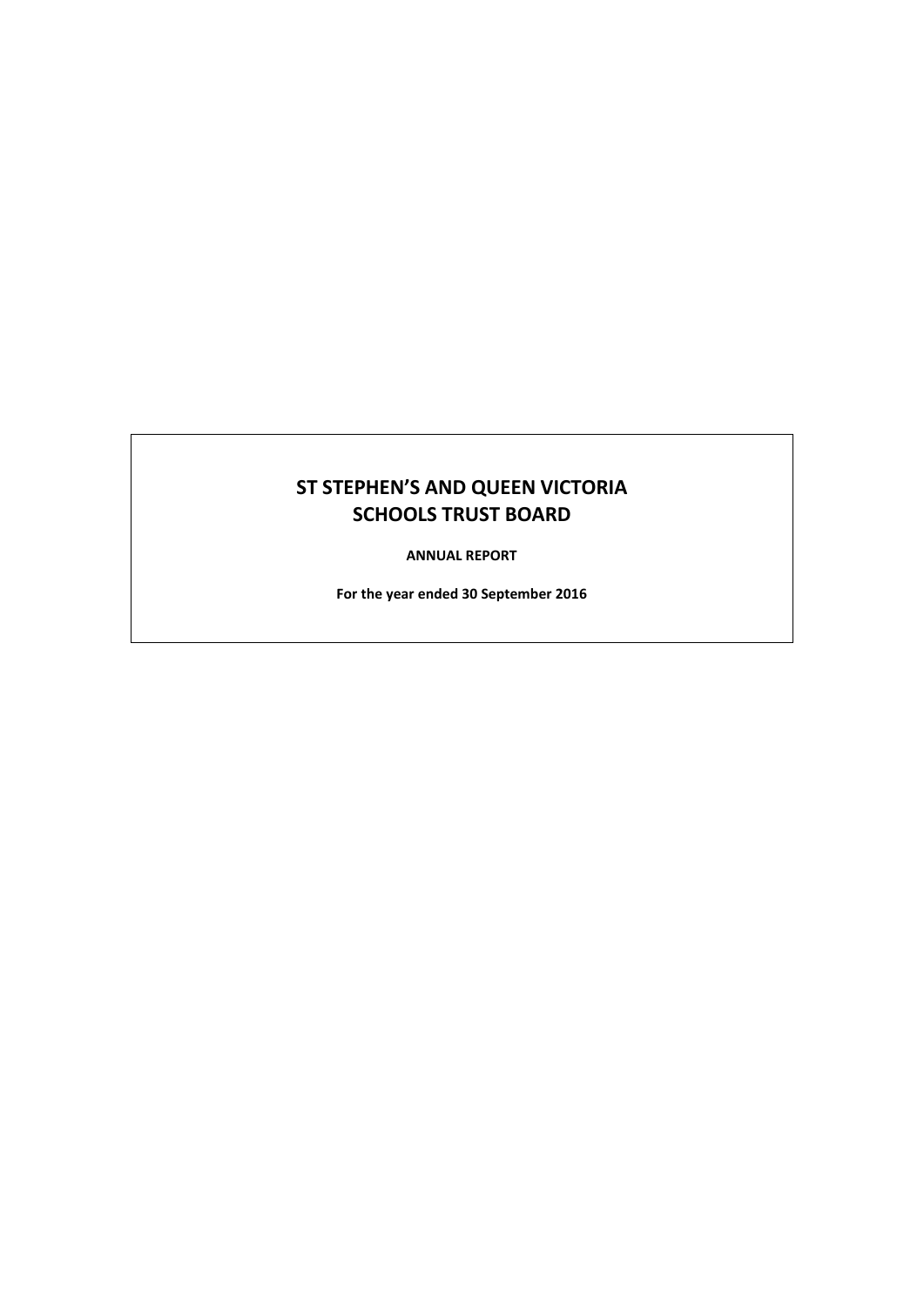## **THE ST STEPHEN'S AND QUEEN VICTORIA SCHOOLS TRUST BOARD**

# **ANNUAL REPORT FOR THE FINANCIAL YEAR ENDED 30 SEPTEMBER 2016**

#### *Trust Purpose*

*"The advancement and propagation of education for children in New Zealand, principally for girls and boys of New Zealand Maori descent but including peoples of all races and denominations, principally through the provision and management of schools and the provision and continuing development of an integrated curriculum which features foundation teaching, learning skills and excellence and blends elements of Maori concepts and Christian values with the New Zealand education curriculum"*

#### **FINANCIAL PERFORMANCE**

The financial performance of the Trust for the five years ended 30 September 2016 can be summarised as follows:

|                                   | 2016<br>\$'000 | 2015<br>\$'000 | 2014<br>\$'000 | 2013<br>\$'000 | 2012<br>\$'000 |
|-----------------------------------|----------------|----------------|----------------|----------------|----------------|
| Revenue                           | 1,671          | 1,793          | 1,567          | 1,915          | 2,376          |
| Expenditure                       | 890            | 656            | 827            | 930            | 1,381          |
| Operating surplus                 | 781            | 1,137          | 740            | 985            | 995            |
| Net revaluation of<br>investments | 5,209          | 10,567         | 4,537          | 3,179          | 1,305          |
| Deficit/Surplus                   | 5,590          | 11,704         | 5,247          | 4,164          | 2,300          |

During 2016 the Trust continued to focus on improving the performance of the assets under its stewardship, achieving a total return of 9.7%. This was a solid return albeit lower than in prior years when significant valuation gains were recorded as a consequence of the Trust's investment in its properties and the extremely strong Auckland property market.



The 2016 year also saw the Trust continue to place greater focus on reducing the volatility of returns in favour of increasing the stability of income. To achieve this the Trust continued its strategy to sell its directly held commercial properties in favour of investing in a diversified invest portfolio.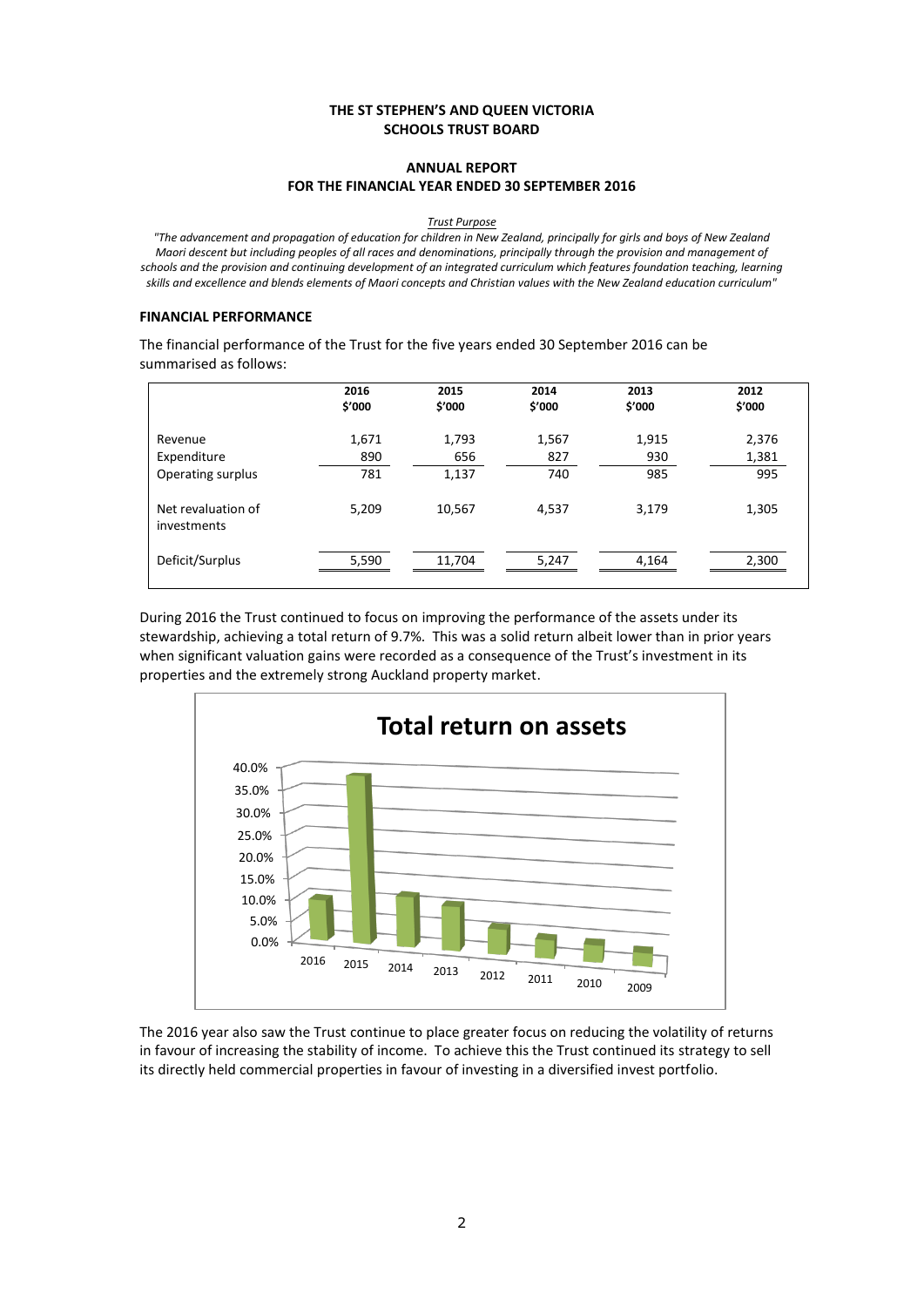The last two properties identified for sale were settled shortly after balance date. This saw the culmination of a strategy that started in 2010 resulting in property then valued at \$16.9 million being sold and the proceeds utilised firstly extinguish the \$5.2 million of debt the Trust held and then to establish the diversified investment fund.



As at 31 March 2017 those investments are now valued at \$24.7 million and should produce annual income of circa \$850,000 p.a.

Trustees see the fulfilment of this strategy as a significant milestone for the Trust and puts the financial viability of the Trust on a strong foothold as it will reduces the Trust's reliance on the performance of a single asset class while improving the stability of income the Trust will generate.

## **FINANCIAL POSITION**

As at 30 September 2016 the Trust's capital had increased to \$67,182,000 (2015:\$ 61,218,000) as a result of the improved financial performance and the revaluation of the Trust's investments and property assets.

The balance sheet of the Trust can be summarised as follows:

|                                     | 2016<br>\$'000 | 2015<br>\$'000 | 2014<br>\$'000 | 2013<br>\$'000 | 2012<br>\$'000 |
|-------------------------------------|----------------|----------------|----------------|----------------|----------------|
| Cash                                | 406            | 1,399          | 779            | 321            | 4,127          |
| Accounts receivable and prepayments | 24             | 30             | 145            | 125            | 145            |
| <b>Current Assets</b>               | 430            | 1,429          | 924            | 446            | 4,272          |
| Properties (at valuation)           | 49,280         | 52,921         | 42,528         | 38,288         | 36,078         |
| Other investments                   | 17,644         | 6,983          | 6,396          | 5,832          | 34             |
| <b>Total Assets</b>                 | 67,354         | 61,333         | 49,848         | 44,571         | 40,384         |
| Accounts payable                    | 172            | 115            | 335            | 305            | 279            |
| <b>Net Assets</b>                   | 67,182         | 61,218         | 49,513         | 44,266         | 37,679         |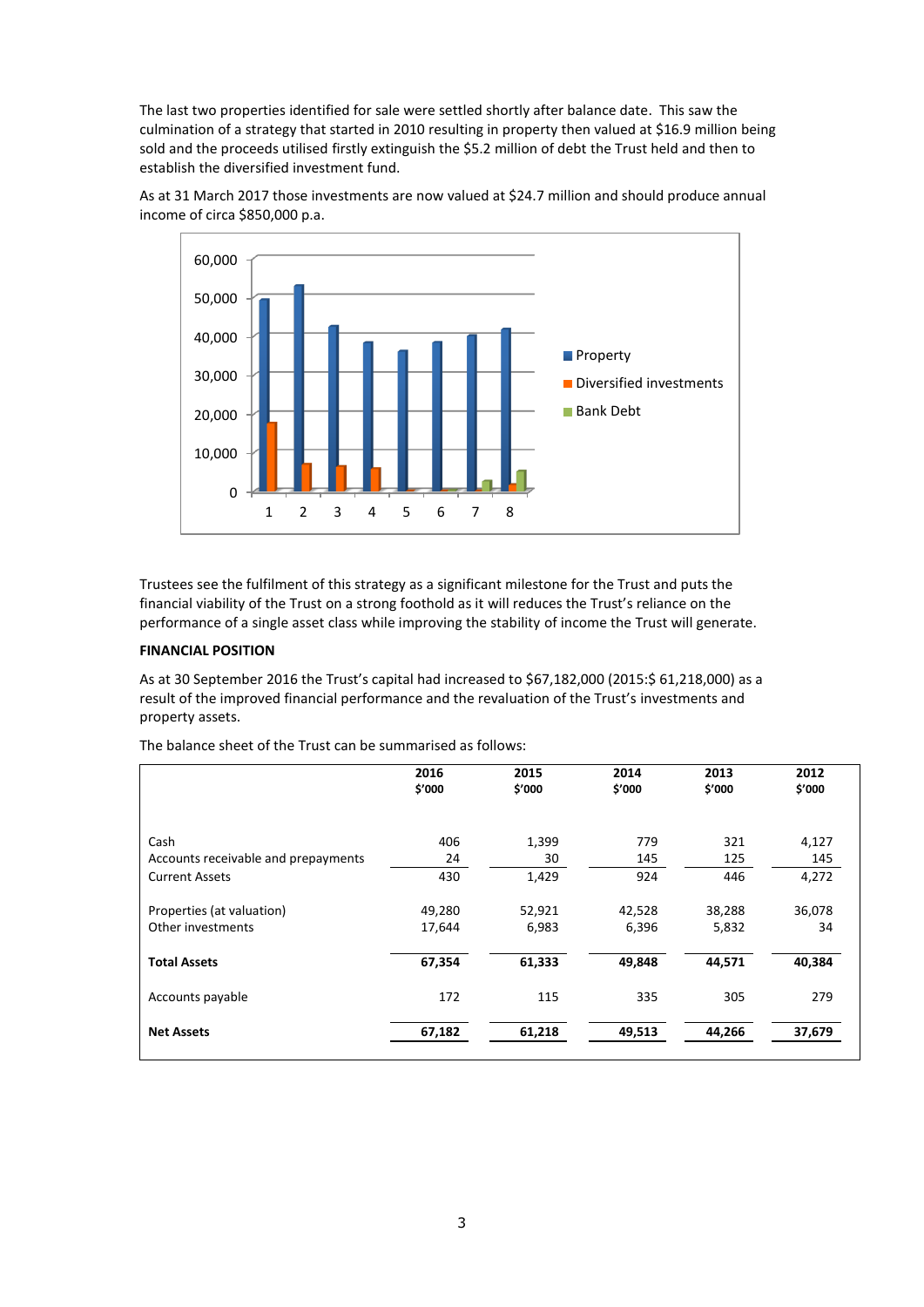As at 30 September 2016 the Trust had investments in a range of investment funds totalling \$17.6 million, increasing to \$27.4 million after year-end.

These investments generated a healthy of 9.1% return during the financial period contributing strongly to the overall performance of the Trust.

As at 30 September 2016, the assets and investments of the Trust were represented as follows:



Appointed

The value of the Bombay and Parnell properties continue to represent a very significant component of the Trust's total capital, although not producing significant levels of income.

#### **THE FUTURE**

The Board has continued to be very focussed on determining the best strategy for the Trust to deliver on its charitable purpose, being the sustainable advancement and propagation of education for children in New Zealand, principally for girls and boys of New Zealand Maori descent.

In late 2016 the Board launched a scholarship programme which saw the distribution of \$194,000 to thirty deserving rangatahi from across Aoteatoa. Trustees look forward to continuing this scholarship programme in 2017 and advancing other strategies to achieve the purposes of the Trust.

### **TRUSTEES**

As of 30 September 2016 the Trustees were:

|           |                                            | Appointed        |
|-----------|--------------------------------------------|------------------|
| $\bullet$ | Bernard Te Paa (Chair)                     | <b>July 2012</b> |
| $\bullet$ | Hineatauira (Ira) Wilkinson (Deputy Chair) | May 2010         |
| $\bullet$ | Keringawai Evans                           | May 2014         |
| $\bullet$ | The Rev John Fairbrother                   | Feb 2014         |
| $\bullet$ | Selwyn Parata                              | May 2016         |
| $\bullet$ | Pihopa Te Kitohi Pikaahu                   | May 2016         |
| $\bullet$ | Kahu Pou                                   | May 2012         |

The Trust Deed of the St Stephen's and Queen Victoria Schools Trust Board contains a provision that requires the two longest serving Trustees are to retire at the commencement of the each session of the General Synod.

Accordingly the two longest serving Trustees, the Rt. Rev. Te Kitohi Pikaahu and Mr Selwyn Parata, offered their resignation to the General Synod in May 2016 and were subsequently reappointed for a further term.

#### **THANKS**

The Trust continued to maintain a very close relationship with its Manager, Trust Investments Management Limited and the improving performance of the Trust is good evidence of the strength of this relationship.

I also wish acknowledge the commitment and passion my fellow trustees in regard to our strategic deliberations and dealing with the challenges that face the Trust and for their support in my role as Chairman.